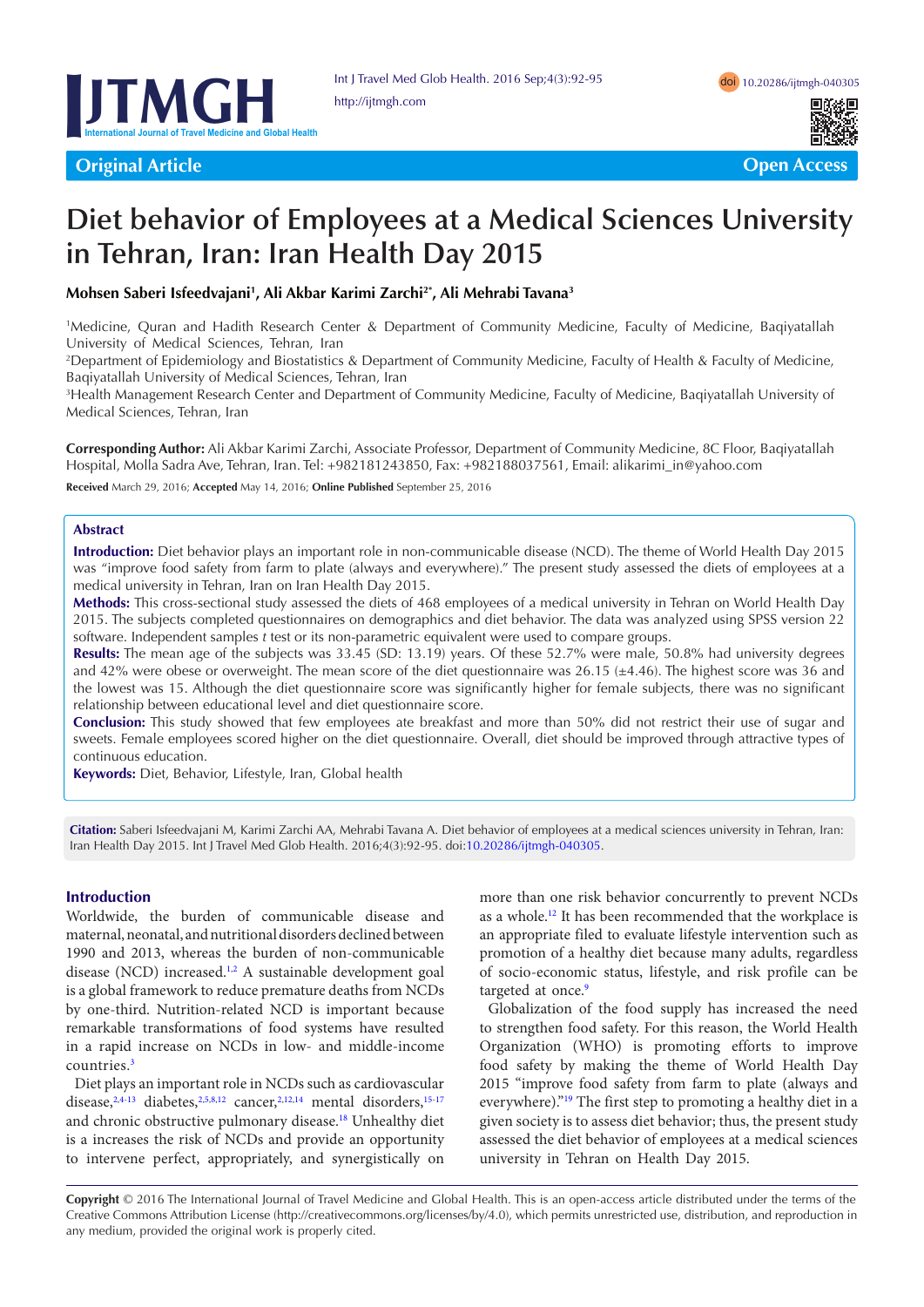#### **Methods**

This cross-sectional study was carried out from April 21, 2015 to April 27, 2015 (Iranian Health Week) at a medical university in Tehran. The De Morgan table was used to calculate the sufficient number of cases as 364 and nonprobability sampling used. The subjects were employees of the university who completed demographic and diet behavior questionnaires. Demographic questionnaire consisted of variables such as age, gender, educational level, weight and height.

The diet behavior questionnaire included questions about the consumption of sugar and sweets, bread, cereals, and similar foods, fruits, vegetables, dairy products, proteins such as meat, fish, chicken, eggs and nuts and whether or not the subject read food product labels and ate breakfast. This questionnaire was the Persian version of the health-promoting lifestyle profile (HPLP) validated by Zeidi et al. $20$  The questionnaire contained nine questions, with possible responses of 1 (never), 2 (sometimes), 3 (often) and 4 (routinely). The highest score on the diet behavior questionnaire was 36 and the lowest was 9. A higher score indicates better diet behavior.

### Statistical Analysis

The data was analyzed using SPSS version 22. *P* value lower than .05 was considered significant for all analyses. Normal distribution was tested by one-sample Kolmogorov-Smirnov test. The independent samples *t* test and its non-parametric equivalent were used to compare age, body mass index (BMI) and diet behavior score by gender and educational level.

#### **Results**

Of the 468 participants, 52.7% were male, 50.8% had university degrees and 42% were obese or overweight. The mean age  $(\pm SD)$  of subject was 33.45 ( $\pm 13.19$ ). The mean ( $\pm SD$ ) diet behavior questionnaire score was 26.15 (±4.46). [Tables 1](#page-1-0) and [2](#page-1-1) show the descriptive data.

The diet behavior questionnaire scores and age were significantly higher in female subjects whereas the BMI was

<span id="page-1-0"></span>**Table 1.** Demographics and Diet Behavior Score of Participants

|                          | Mean $\pm$ SD     |
|--------------------------|-------------------|
| Age $(y)$                | $33.45 \pm 13.19$ |
| BMI (kg/m <sup>2</sup> ) | $24.20 \pm 3.44$  |
| Diet behavior score      | $26.15 + 4.46$    |

<span id="page-1-1"></span>**Table 2.** Gender, Educational Level and Weight of Participants

|                             | No. | Validity $(\%)$ |
|-----------------------------|-----|-----------------|
| Gender                      |     |                 |
| Male                        | 235 | 52.7            |
| Female                      | 211 | 47.3            |
| Education level             |     |                 |
| University degree           | 233 | 50.8            |
| High school diploma or less | 226 | 49.2            |
| Weight                      |     |                 |
| Obese or overweight         | 178 | 42              |
| Normal                      | 246 | 58              |

significantly higher in males ([Table 3](#page-1-2)).

Although there was no significant relationship between education level and diet behavior questionnaire score, age and BMI were found to be significantly higher in employees who had a high school diploma or fewer years of education [\(Table 4\)](#page-1-3).

# **Discussion**

The results showed that only 58% of participants had a normal BMI and that the diet behavior scores were higher for females. There was no significant relationship between diet behavior score and education level.

Kim et al $^{21}$  $^{21}$  $^{21}$  reported that education and gender are significant determinants of health-promoting lifestyles among Arabs and Koreans in the United Arab Emirates. Fincham et al<sup>[22](#page-3-5)</sup> showed that demographic variables such as gender could explain a health-promoting lifestyle. Shaheen et al studied healthpromoting behavior at a university in Jordan. The mean (±SD) score of HPLP nutrition subscale of students was 20.66  $(\pm 4.37)$  which was lower than for the subjects of the present study. They also found that gender could be a determinant of a health-promoting lifestyle.<sup>[23](#page-3-6)</sup>

Mohammadian and Mousavi studied the lifestyles of university students in Kashan, Iran and found a significant relationship between gender and the nutritional status of subjects.<sup>24</sup> Geok et al<sup>[25](#page-3-8)</sup> asked student nurses in Malaysia to complete the HPLP and found that the spiritual growth, interpersonal relations and stress management had highest score respectively while the physical activity, health responsibility and nutrition had lowest score respectively.

Hwang et al<sup>[26](#page-3-9)</sup> studied predictors of health behavior in Korean blue-collar workers and showed that education level was a significant predictor. Shafieyan et al studied the lifestyle of patients referred to health care centers in Ilam, Iran in 2014. They reported the mean  $(\pm SD)$  of the HPLP nutrition scale to be 26.35  $(\pm 3.47)$  for hypertensive patients and 26.65  $(\pm 3.74)$ 

<span id="page-1-2"></span>**Table 3.** Comparison of Age, BMI and Diet Behavior Score by Gender

|                     | Gender | Mean $\pm$ SD     | P Value |  |
|---------------------|--------|-------------------|---------|--|
| Age                 | Male   | $30.97 \pm 11.15$ | < .0001 |  |
|                     | Female | $36.16 \pm 14.79$ |         |  |
| BMI                 | Male   | $24.65 \pm 2.90$  |         |  |
|                     | Female | $23.69 \pm 4.00$  | .007    |  |
| Diet behavior score | Male   | $25.22 \pm 4.24$  |         |  |
|                     | Female | $27.55 \pm 4.35$  | .0001   |  |

Abbreviation: BMI, body mass index.

<span id="page-1-3"></span>**Table 4.** Comparison of Age, BMI and Diet Behavior Score by Educational Level

|                                   | <b>Educational Level</b>    | Mean $\pm$ SD     | P Value |  |
|-----------------------------------|-----------------------------|-------------------|---------|--|
| Age                               | High school diploma or less | $35.45 \pm 15.30$ | .002    |  |
|                                   | University degree           | $31.56 \pm 10.48$ |         |  |
| BMI                               | High school diploma or less | $24.83 \pm 3.38$  | < .0001 |  |
|                                   | University degree           | $23.60 \pm 3.41$  |         |  |
| <b>Diet</b>                       | High school diploma or less | $26.12 \pm 4.47$  | .796    |  |
| behavior<br>score                 | University degree           | $26.23 \pm 4.48$  |         |  |
| Abbrovistion: RMI hody mass index |                             |                   |         |  |

Abbreviation: BMI, body mass index.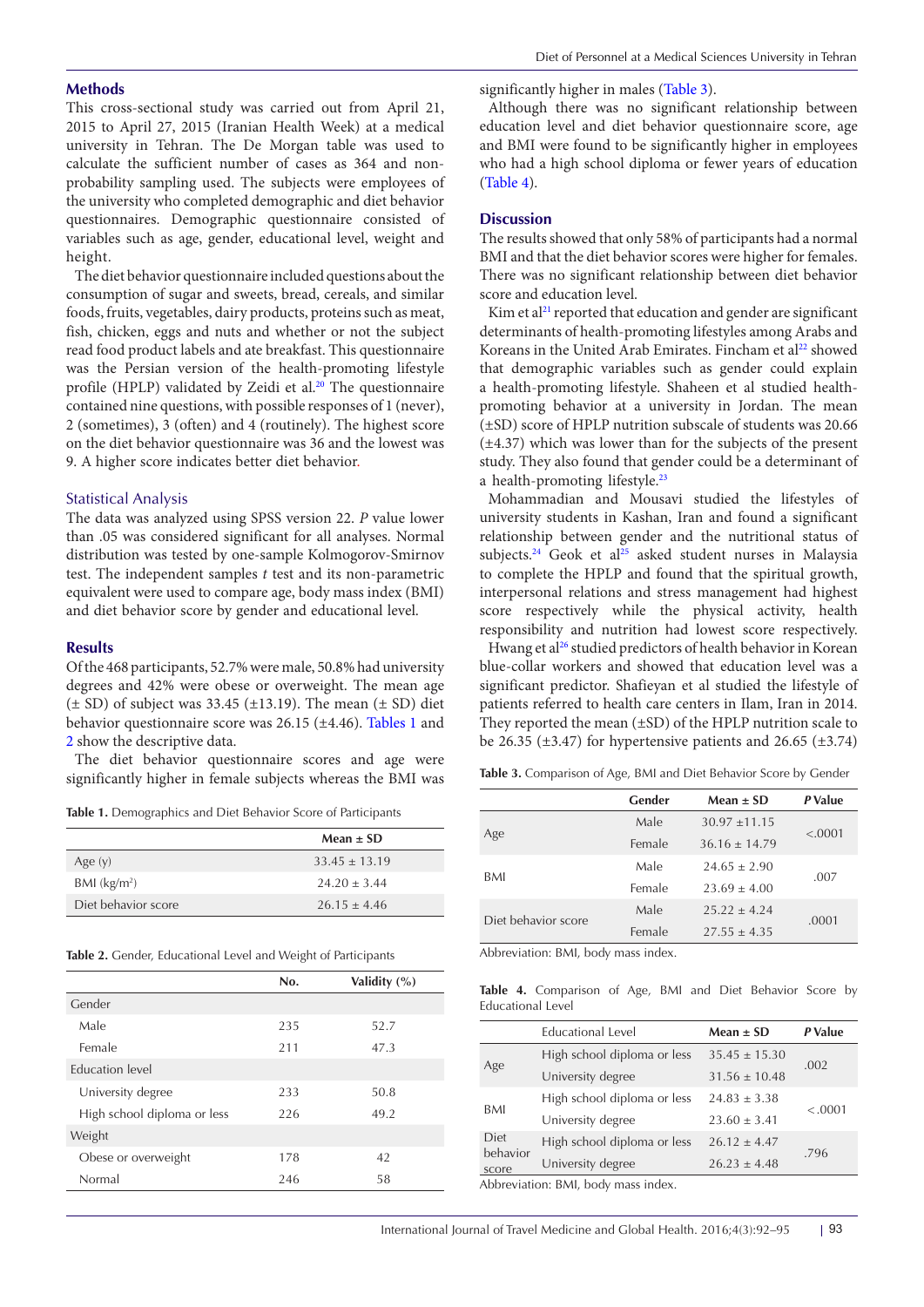for the control group. There was no significant difference between the hypertensive and control groups.<sup>27</sup> This result is compatible with the findings of the present study.

Mahdipour et al studied the effect of educational intervention on a health-promoting lifestyle and reported that although nutrition was one dimension of lifestyle, its score did not change significantly after educational intervention.<sup>[28](#page-3-11)</sup> Safabakhsh et al<sup>29</sup> examined the effect of health-promoting programs on patient lifestyle after coronary artery bypass surgery and found that the HPLP nutrition subscale score increased significantly after intervention in the experimental group (19.7±0.135 versus 31.3±0.258). The HPLP nutrition subscale score of these patients before intervention was lower than that of the present study, although the score was higher after intervention.

Chen et al found an association between breakfast eating habits and health-promoting lifestyle on suboptimal health status in Southern China and showed that 90% of samples had a normal BMI and 19.6% of participants reported "scarce" breakfast eating habits. They found a significant association between breakfast eating habits and healthy lifestyle.<sup>[30](#page-3-13)</sup> In the present study, 57.7% of personnel always ate breakfast and 58% had a normal BMI. Inal et al<sup>[31](#page-3-14)</sup> found that only 26.6% of subjects ate breakfast as a family and 57.8% ate breakfast at home. They reported that 68% of mothers had a normal BMI. These results are somewhat compatible with the results of the present study.

# **Conclusion**

The present study showed that, although diet is an important factor in NCDs, diet behavior was not compatible with a healthy diet. The results indicate that females paid more attention to a healthy diet. Eating breakfast daily is important and other healthy diet behaviors must be encouraged.

# **Authors Contributions**

All authors contributed equally to the preparation of this paper.

# **Conflict of Interest Disclosures**

No conflict of interest.

# **Ethical Approval**

Not applicable.

## **Funding/Support**

Self-funded research.

## **Acknowledgments**

The authors would like to thank the Clinical Research Development Unit of Baqiyatallah Hospital for their kind cooperation.

## **References**

- <span id="page-2-0"></span>1. Murray CJ, Barber RM, Foreman KJ, et al. Global, regional, and national disability-adjusted life years (DALYs) for 306 diseases and injuries and healthy life expectancy (HALE) for 188 countries, 1990–2013: quantifying the epidemiological transition. Lancet. 2015;386(10009):2145-2191.
- <span id="page-2-1"></span>2. Isfeedvajani MS, Zarchi AAK, Heris AM, Sajjadi F, Tavana AM. Evaluation of personnel blood pressure and its risk factors in

# Research Highlights

## **What Is Already Known?**

Diet behavior plays an important role in NCD. Healthy diet could prevent risks of many NCDs.

# **What This Study Adds?**

Although diet is an important factor in NCDs, diet behavior was not compatible with a healthy diet. Women pay more attention to a healthy diet. Eating breakfast daily is important and other healthy diet behaviors must be encouraged.

<span id="page-2-2"></span>university affiliated medical centers: Iran's Health Day 2013. Med J Islam Repub Iran. 2014;28:36.

- Hawkes C, Popkin BM. Can the sustainable development goals reduce the burden of nutrition-related non-communicable diseases without truly addressing major food system reforms? BMC Med. 2015;13:143. doi:[10.1186/s12916-015-0383-7](http://dx.doi.org/10.1186/s12916-015-0383-7).
- <span id="page-2-3"></span>4. Åkesson A, Larsson SC, Discacciati A, Wolk A. Low-risk diet and lifestyle habits in the primary prevention of myocardial infarction in men: a population-based prospective cohort study. J Am Coll Cardiol. 2014;64(13):1299-1306. doi[:10.1016/j.](http://dx.doi.org/10.1016/j.jacc.2014.06.1190) [jacc.2014.06.1190](http://dx.doi.org/10.1016/j.jacc.2014.06.1190).
- <span id="page-2-5"></span>5. Long GH, Cooper AJ, Wareham NJ, Griffin SJ, Simmons RK. Healthy behavior change and cardiovascular outcomes in newly diagnosed type 2 diabetic patients: a cohort analysis of the ADDITION-Cambridge study. Diabetes Care. 2014;37(6):1712- 1720. doi:[10.2337/dc13-1731.](http://dx.doi.org/10.2337/dc13-1731)
- 6. Spring B, Moller AC, Colangelo LA, et al. Healthy lifestyle change and subclinical atherosclerosis in young adults: Coronary Artery Risk Development in Young Adults (CARDIA) study. Circulation. 2014;130(1):10-17. doi:[10.1161/circulationaha.113.005445](http://dx.doi.org/10.1161/circulationaha.113.005445).
- 7. Young DR, Reynolds K, Sidell M, et al. Effects of physical activity and sedentary time on the risk of heart failure. Circ Heart Fail. 2014;7(1):21-27. doi[:10.1161/circheartfailure.113.000529.](http://dx.doi.org/10.1161/circheartfailure.113.000529)
- <span id="page-2-6"></span>8. Lamichhane AP, Liese AD, Urbina EM, et al. Associations of dietary intake patterns identified using reduced rank regression with markers of arterial stiffness among youth with type 1 diabetes. Eur J Clin Nutr. 2014;68(12):1327-1333. doi:[10.1038/ejcn.2014.96.](http://dx.doi.org/10.1038/ejcn.2014.96)
- <span id="page-2-10"></span>9. Groeneveld IF, Proper KI, van der Beek AJ, Hildebrandt VH, van Mechelen W. Short and long term effects of a lifestyle intervention for construction workers at risk for cardiovascular disease: a randomized controlled trial. BMC Public Health. 2011;11:836.
- 10. Huffman KM, Sun JL, Thomas L, et al. Impact of baseline physical activity and diet behavior on metabolic syndrome in a pharmaceutical trial: results from NAVIGATOR. Metabolism. 2014;63(4):554-561. doi:[10.1016/j.metabol.2014.01.002.](http://dx.doi.org/10.1016/j.metabol.2014.01.002)
- 11. Huffman MD, Capewell S, Ning H, Shay CM, Ford ES, Lloyd-Jones DM. Cardiovascular health behavior and health factor changes (1988–2008) and projections to 2020 results from the national health and nutrition examination surveys. Circulation. 2012;125(21):2595-2602.doi:[10.1161/](http://dx.doi.org/10.1161/circulationaha.111.070722) [circulationaha.111.070722.](http://dx.doi.org/10.1161/circulationaha.111.070722)
- <span id="page-2-7"></span>12. Spring B, Schneider K, McFadden HG, et al. Multiple behavior changes in diet and activity: a randomized controlled trial using mobile technology. Arch Intern Med. 2012;172(10):789-796. doi:[10.1001/archinternmed.2012.1044.](http://dx.doi.org/10.1001/archinternmed.2012.1044)
- <span id="page-2-4"></span>13. Schweier R, Romppel M, Richter C, et al. A web-based peermodeling intervention aimed at lifestyle changes in patients with coronary heart disease and chronic back pain: sequential controlled trial. J Med Internet Res. 2014;16(7):e177. doi:[10.1001/](http://dx.doi.org/10.1001/archinternmed.2012.1044) [archinternmed.2012.1044](http://dx.doi.org/10.1001/archinternmed.2012.1044).
- <span id="page-2-8"></span>14. Focht BC, Lucas AR, Grainger E, Simpson C, Thomas-Ahner JM, Clinton SK. The Individualized Diet and Exercise Adherence Pilot Trial (IDEA-P) in prostate cancer patients undergoing androgen deprivation therapy: study protocol for a randomized controlled trial. Trials. 2014;15:354. doi:[10.1186/1745-6215-15-354.](http://dx.doi.org/10.1186/1745-6215-15-354)
- <span id="page-2-9"></span>15. Roohafza H, Ali Kabir MD M, Sadeghi M, Shokouh P, Aalaei-Andabili SH, Sarrafzadegan N. Effect of psychological distress